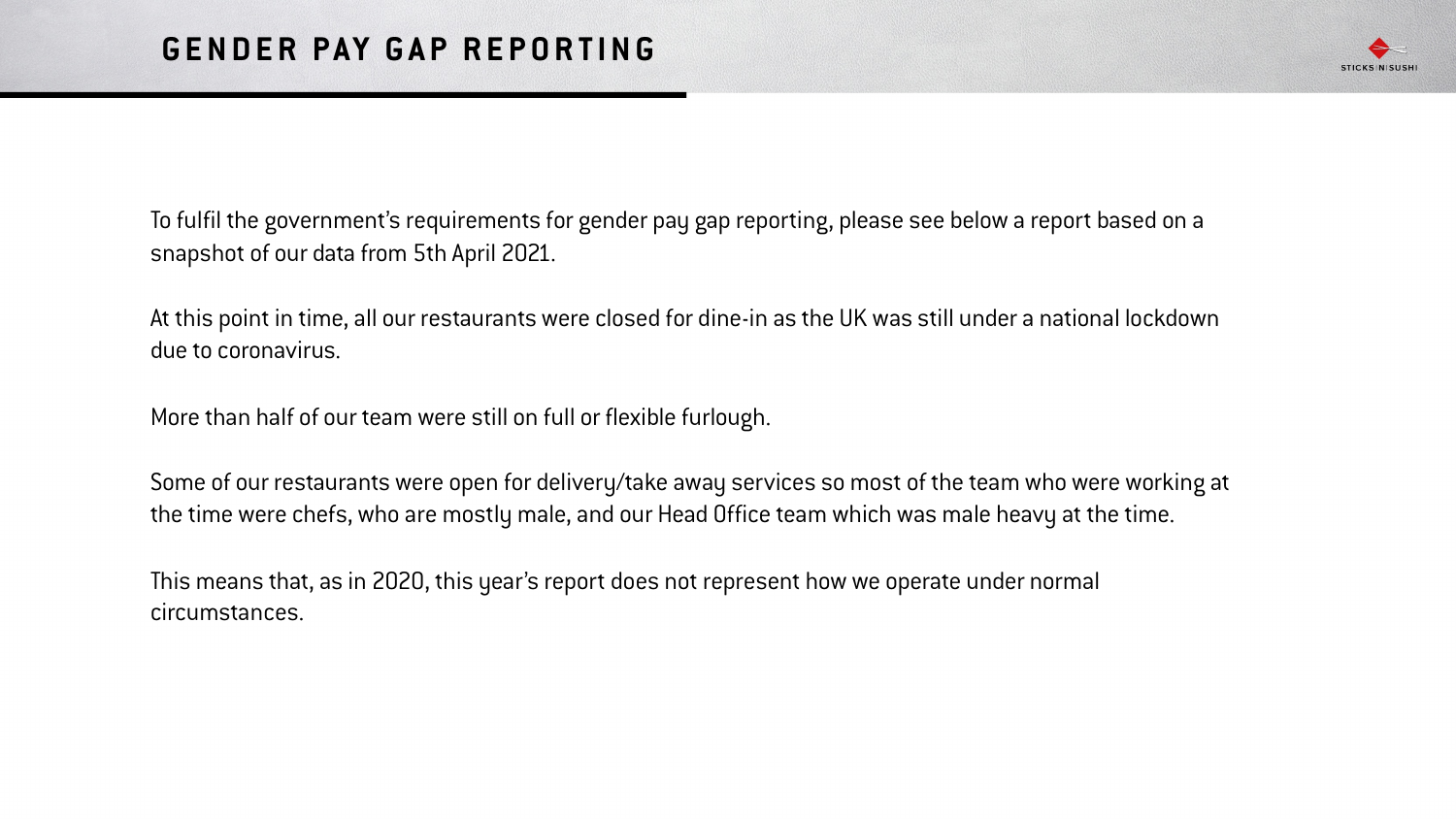## **GENDER PAY GAP REPORTING**



| Pay Rate            | Female | <b>Male</b> | <b>Difference</b> |
|---------------------|--------|-------------|-------------------|
| Mean                | £10.88 | £10.61      | $-11%$            |
| Median              | £9.70  | £9.80       | $1\%$             |
| Quarterly Pay Band  |        |             |                   |
| Lower               | 40%    | 60%         |                   |
| <b>Lower Middle</b> | 29%    | 71%         |                   |
| <b>Upper Middle</b> | 23%    | 77%         |                   |
| Upper               | 29%    | 71%         |                   |
| Total               | 31%    | 69%         |                   |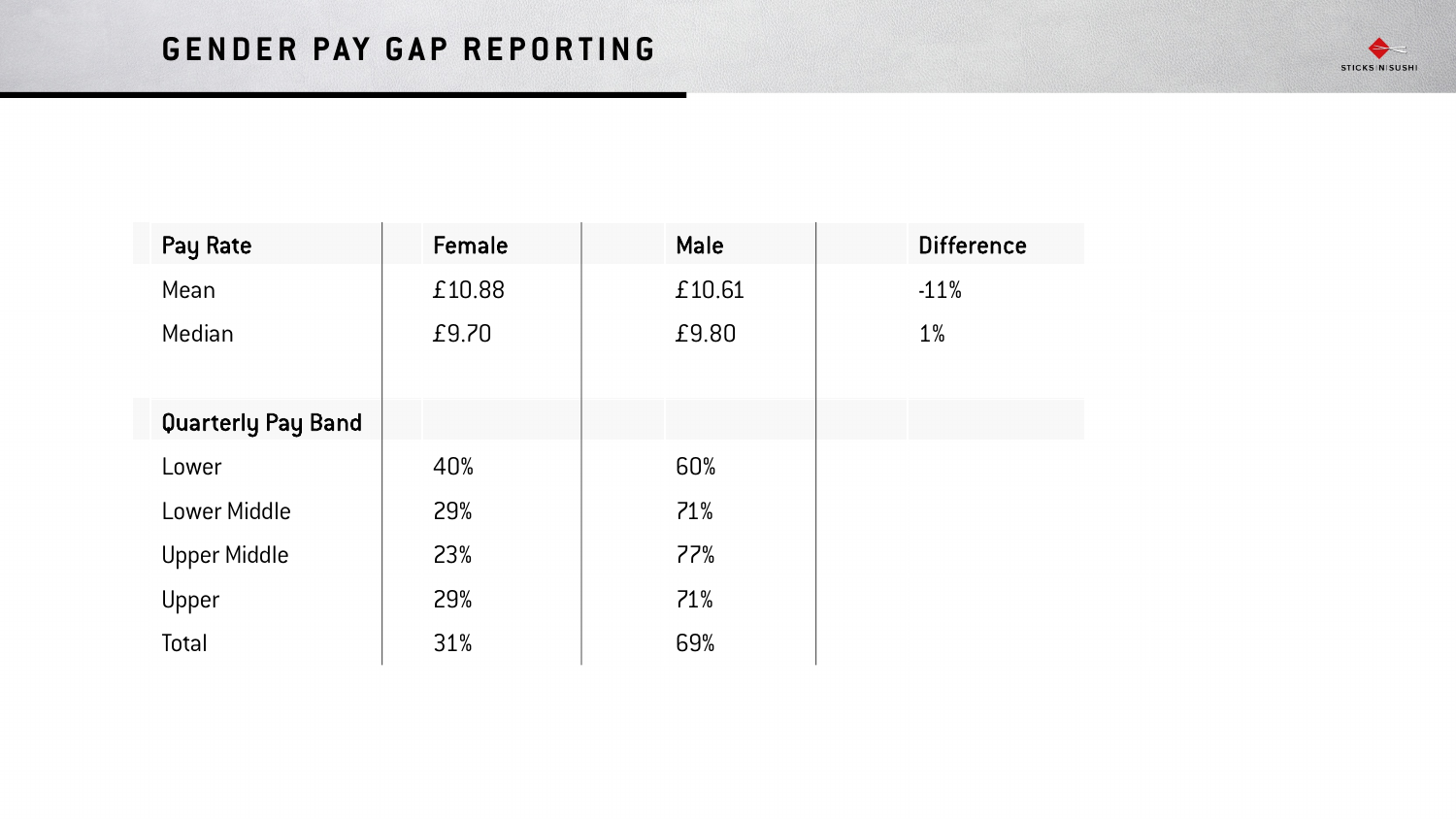## **GENDER PAY GAP REPORTING**



| <b>Paid Bonus</b>           | Female | <b>Male</b> | <b>Difference</b> |
|-----------------------------|--------|-------------|-------------------|
| <b>Total employees Paid</b> | 5      | 9           |                   |
| <b>Proportion Paid</b>      | 12%    | 9%          | $-25%$            |
| Mean                        | £1260  | £1240       | $-1.6%$           |
| Median                      | £1000  | £1500       | 40%               |
|                             |        |             |                   |